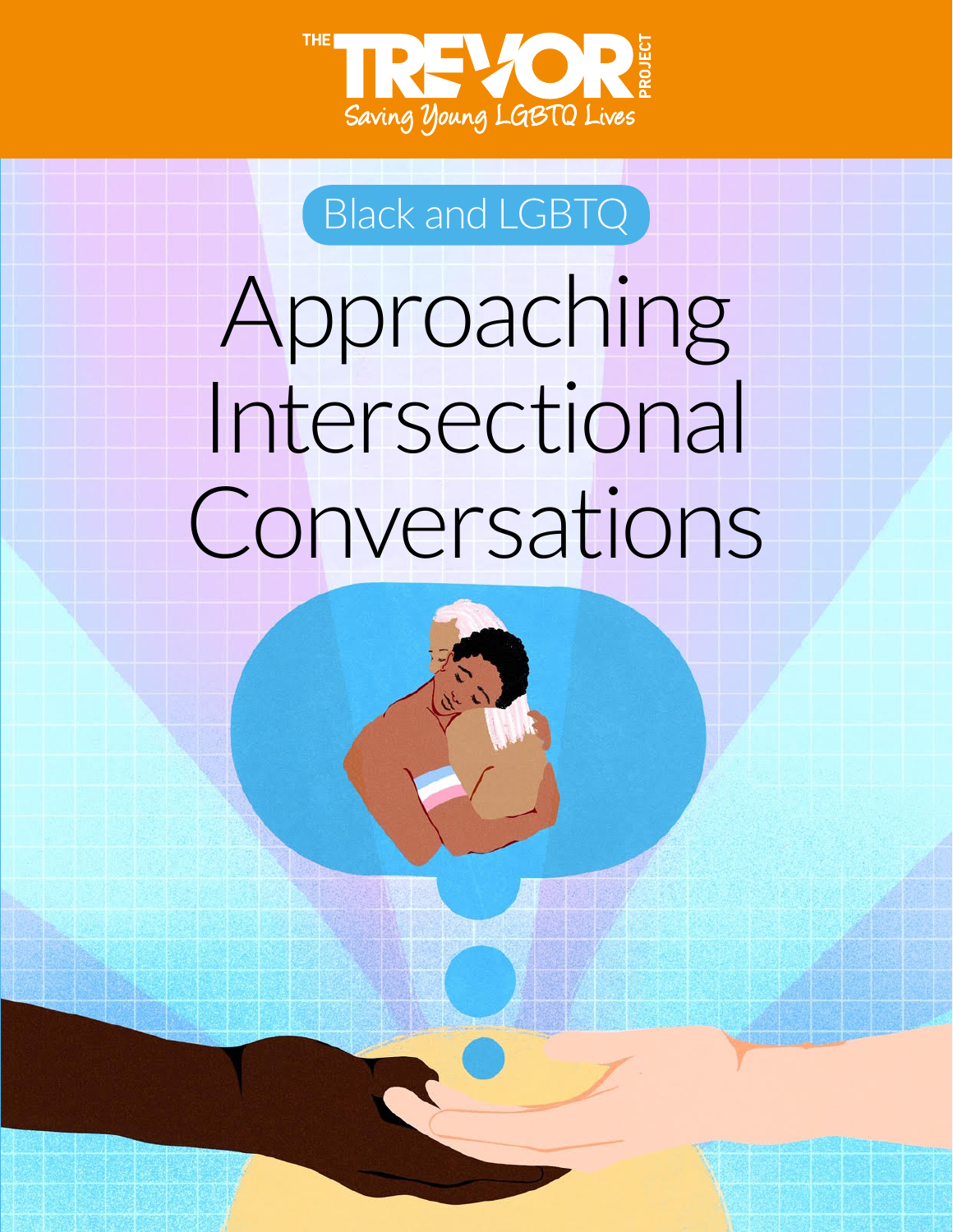# **Black and LGBTQ:**  Approaching Intersectional Conversations

As the national conversation around racial justice and equality for Black people grows in volume and scope, many Black LGBTQ young people are facing difficult conversations with people who are uninformed about race, queer identities, or the intersection of both. These conversations can take a variety of forms. Some are engaging their white friends for the first time about how being Black impacts their experience in LGBTQ spaces, and others are opening up about the nuances of their queer experiences in Black spaces. For people who hold multiple marginalized identities, it can sometimes feel overwhelming to explore the layers of these conversations with others — especially those whose lived experiences are different.

If you're considering engaging with people who identify as non-Black in your life about your identities, it's important to remember that the process of having difficult conversations does not

*The process of having difficult conversations does not begin or end with the discussion itself.*

begin or end with the discussion itself. It is essential to consider your well-being and safety at each step in the journey. Here are some approaches to consider before, during, and after a difficult conversation to make sure the dialogue  $-$  and your mental health  $$ stays safe.

*Adapted from a Trevor blog post by Kendra Gaunt (she/they)*



#### **About the illustrator:**

*Shanée Benjamin (she/her) is an illustrator from Brooklyn.*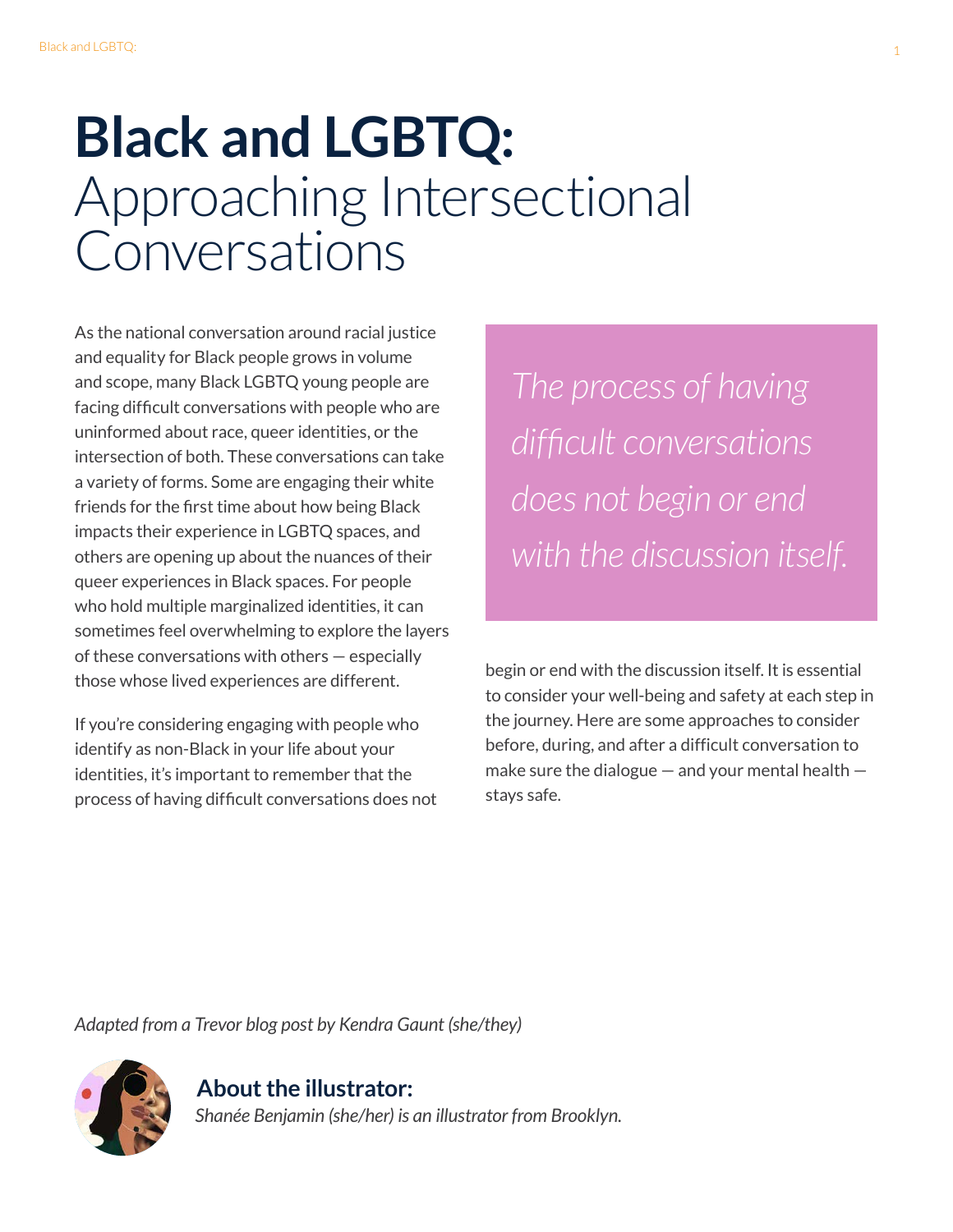#### BEFORE

# **Prepare Yourself** for the Conversation

Preparing for a tough conversation about identity can improve your communication skills and increase your confidence. While you cannot control how someone may respond to you, going into a discussion with some understanding of what you think, how you feel, and what you hope will come from it can help you manage your expectations. After thinking it through, you may decide that you no longer want to have the conversation, and that's okay.

#### *To anchor yourself going into these discussions, consider these questions:*

- What is your **motivation** for having the conversation?
- What is your degree of **comfort** with talking about race, police brutality, and white supremacy?
- How does your **experience** as an LGBTQ person inform your point of view?
- What aspects of the subject do you find **challenging**?
- What research might help you in communicating your viewpoint?
- What are your **assumptions** about the other person's understanding?
- What **environment** and time do you think will be the safest to ask someone to engage in a conversation with you?
- What are the **ground rules** for the conversation? Examples include: one person speaks at a time, using "I" statements to communicate from your own experiences, and not making assumptions about others' experiences.
- What is your **pla**n if the conversation reaches a point where you no longer feel safe? This can include making alternative arrangements for housing, food, or transportation in advance.
- Do you need help **organizing your thoughts**? If so, try reaching out to someone you trust and ask them to practice. You can also have a conversation with yourself, either out loud or by writing it down.

Thinking through these questions in advance can lay the foundation for a productive conversation. If you would find it helpful to have moral support throughout the conversation, invite someone you both know to be present during the discussion.

If this is your first time discussing your sexual orientation or gender identity with them, you may want to reference The Trevor Project's [Coming Out: A Handbook for LGBTQ Young People](https://www.thetrevorproject.org/wp-content/uploads/2019/10/Coming-Out-Handbook.pdf) and our [Guide to Being an](https://www.thetrevorproject.org/resources/trevor-support-center/a-guide-to-being-an-ally-to-transgender-and-nonbinary-youth/)  **[Ally to Transgender and Nonbinary Youth](https://www.thetrevorproject.org/resources/trevor-support-center/a-guide-to-being-an-ally-to-transgender-and-nonbinary-youth/).**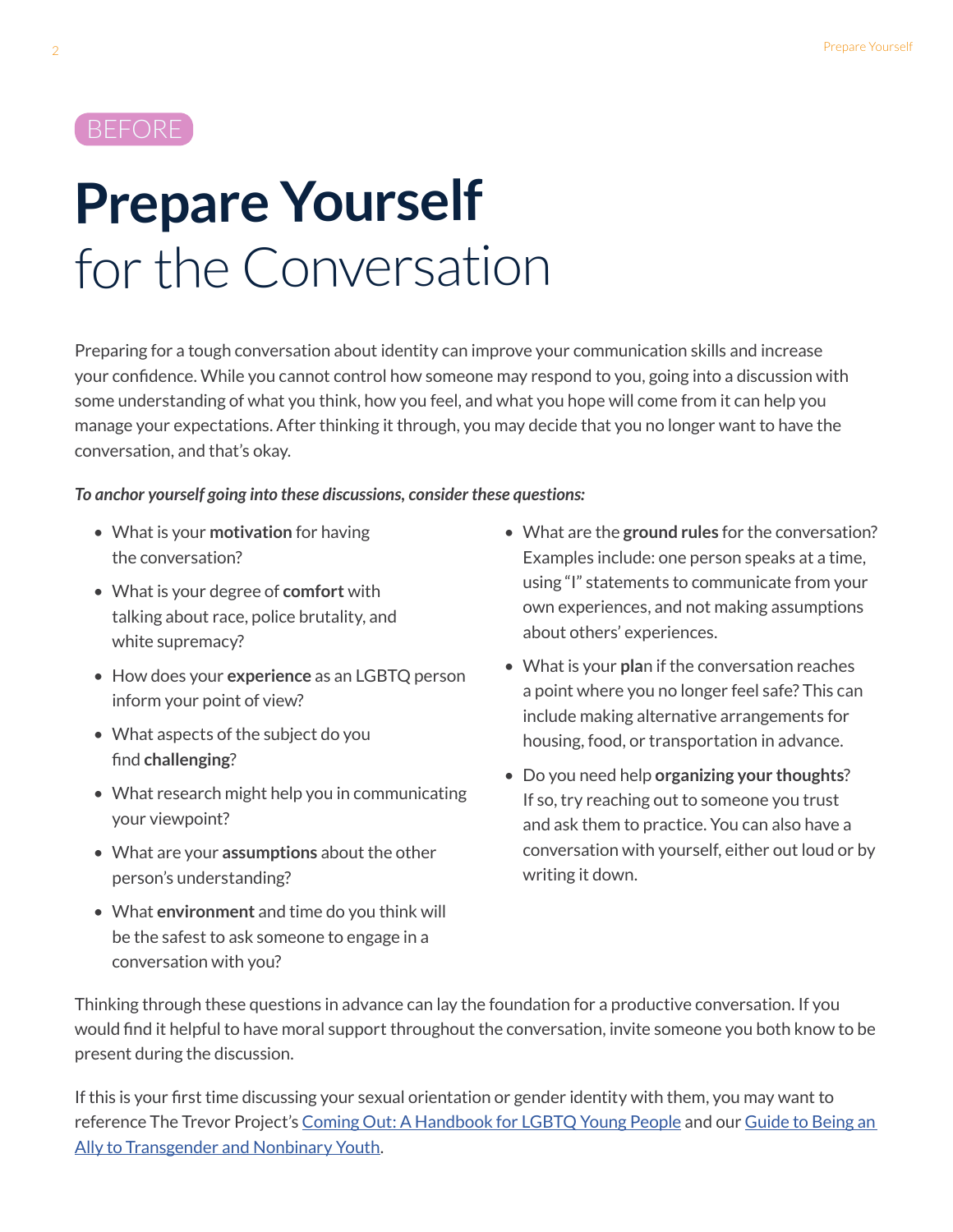### DURING

## Focus on **Your Experience**

Upon entering the conversation, consider communicating any ground rules that might help to create a safe space for you to express yourself. If these ground rules are not respected, or the discussion has reached a point where it is no longer productive or safe for your well-being, consider putting your safety plan into action and ending the conversation.

As the conversation plays out, you may fundamentally disagree on certain subjective ideas. Depending on your goal for the conversation, that can be healthy and conducive to learning from each other. But remember: you are the expert about your experience, and they're the expert about theirs. If someone questions or denies realities of your Black or LGBTQ experience, that is in no way a reflection of the validity of your experience. Two differing experiences can both be true and valid at the same time, even among people who share similar identities.

If the discussion veers off course, or if the other person steers the conversation off-topic, remember your goals and try to return their attention back to the original topic. Or, you can end the conversation if you wish. Remember, this discussion is a choice, not an obligation.

When making your points, try to be clear and use examples when possible. It's always helpful to be an active and engaged listener when the other person is speaking. At different points in the conversation, you may feel a variety of emotions — remember to breathe! This range of emotions is normal, and it's healthy as long as you feel safe.

*If someone questions or denies realities of your Black or LGBTQ experience, that is in no way a reflection of the validity of your experience.*

A productive conversation about lived experiences should feel less like a debate than an exchange of ideas. The important thing is that one or both of you feels more informed, empathetic, or seen as the discussion ends. It's okay to end the conversation without it feeling "complete"— as with many conversations around identity, this will just be the beginning of a long process of understanding. Some conversations may not feel "productive" in the moment, but after reflection, you may realize that they were actually helpful. Don't put pressure on yourself to make sure that the conversation was "effective"— you are doing the best that you can!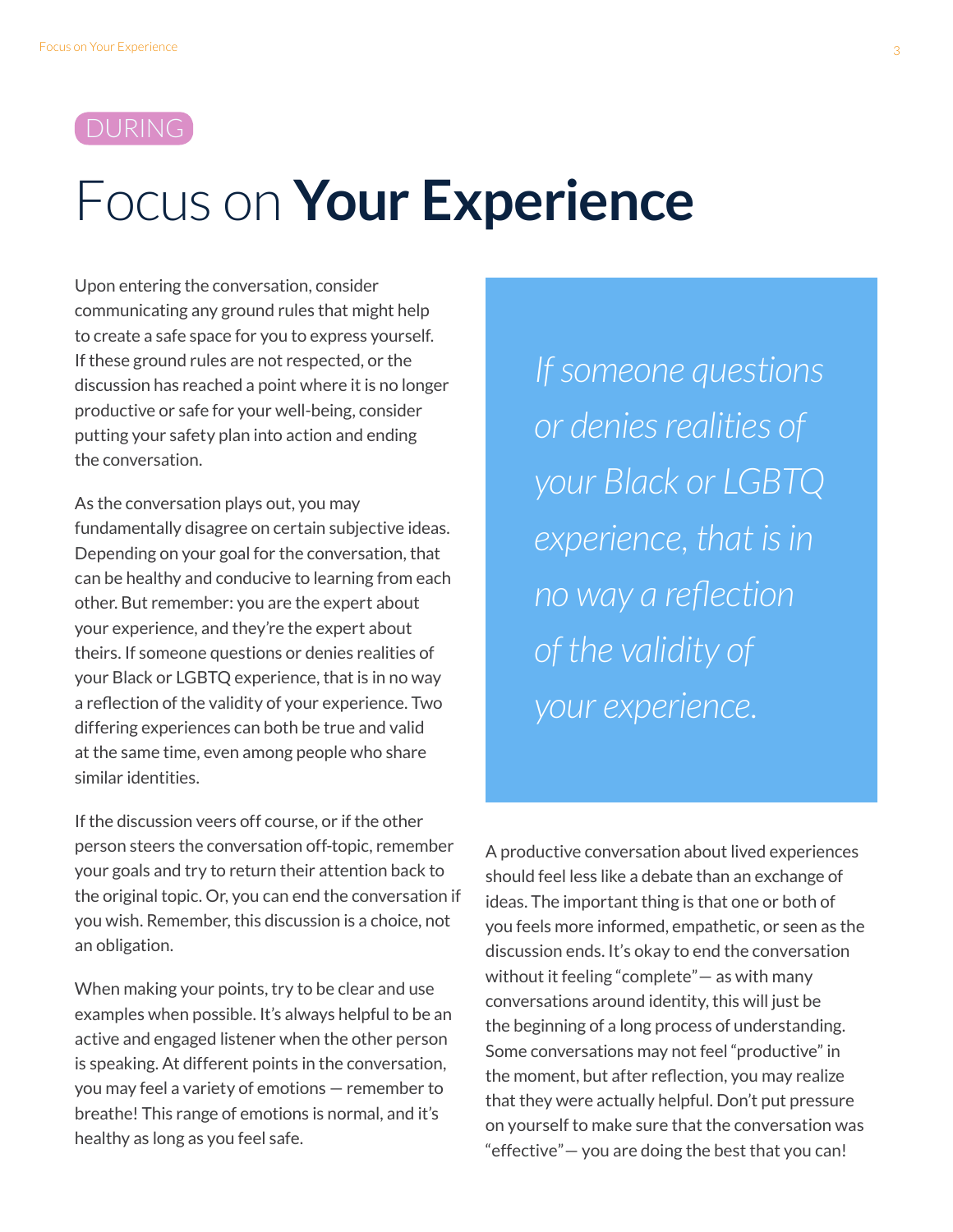

# **Reflect** on the Outcome

Leaving these conversations — even if they have gone well — may have you feeling emotionally and mentally exhausted. Try to create space to decompress after the chat by practicing whatever self-care you need at that moment.

When you're ready, ask yourself the following questions to help you reflect on the discussion:

How do you feel after having the conversation? Do you feel more or less understood? Hopeful? Frustrated? Taking stock of these emotions is a key first step in deciding if and how you would approach a similar conversation again.



- How did the actual conversation compare to the goals you set beforehand?
- Were you able to successfully follow the boundaries of the conversation you established beforehand?
- What do you wish you would have talked about that you didn't?
- How do you think you can best follow up to explore the conversation further?

After you've had time to reflect, allow this experience to inform future intersectional conversations. Modeling this approach to these difficult discussions will help others approach intersectionality in their lived experiences, and have a positive ripple effect.

For additional ways to care for yourself as a Black LGBTQ young person or to learn how you can support Black LGBTQ youth, check out our article: [Supporting Black LGBTQ Youth Mental Health.](https://www.thetrevorproject.org/2020/06/01/supporting-black-lgbtq-youth-mental-health/)

If you need support at any point, The Trevor Project is here for you, 24/7, and for free. Visit [TheTrevorProject.org/Help](http://TheTrevorProject.org/Help) any time to connect to a trained crisis counselor via phone, chat, or text.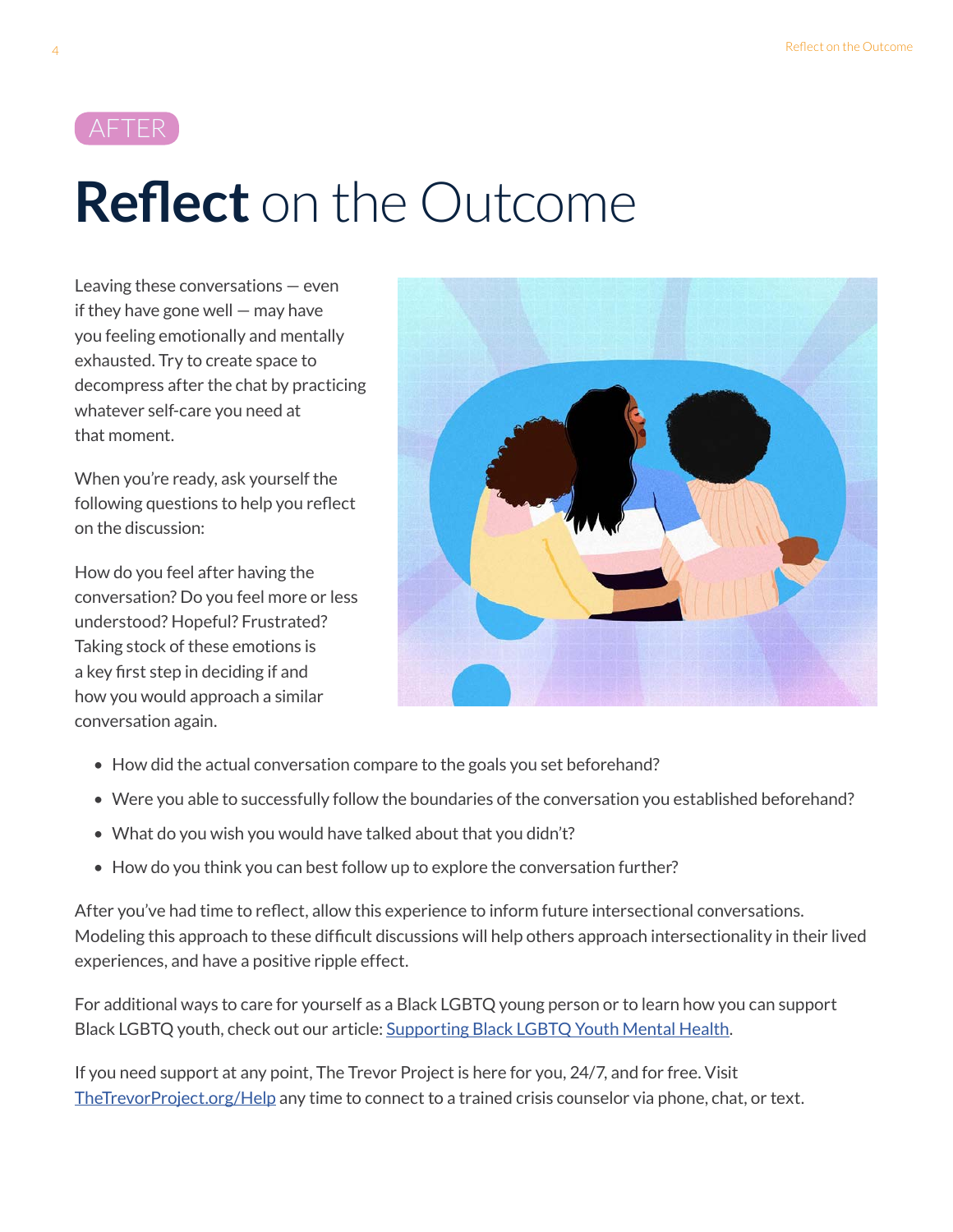**If you're not Black, but you are interested in engaging in conversations about the intersection of race and LGBTQ identities, here's how to do so while maintaining active and authentic allyship:**

- **Do your research.** Though you may think that asking your Black friends to share their lived experience is creating space for them, it is not the job of Black people to educate you on the racial injustices they face. Proactively seek out resources that allow you to engage in meaningful dialogue with Black people on their lived experiences, so that you can fill in the gaps of your understanding.
- **Get uncomfortable.** At certain points in the conversation, you may be told you are wrong, or even that your opinion is harmful. This may make you feel uncomfortable, and it's okay to acknowledge that and learn from the experience. This work is required as you learn how to be an ally, and unlearn some of the assumptions and biases you hold about race.
- **Hold yourself accountable**. Everyone has conscious and unconscious bias. A big part of being an ally is examining how your biases create or reinforce harmful conditions for Black people. With this knowledge, consider the role that you or anyone from your community plays in shaping the lived experience of Black people.
- **Listen.** Open yourself up to understanding without the desire to be heard. When someone approaches you to have a conversation regarding race and how that intersects with their other identities, they are coming from a vulnerable place. Respect their experience even if their perspectives do not align with your own.
- **Take action.** Think about the ways you can use your privilege, personal platform, money, time, and access to actively support all Black people. Use your voice to uplift the voices of Black people, educate others, support Black businesses, creators, and organizers. And don't forget to vote!